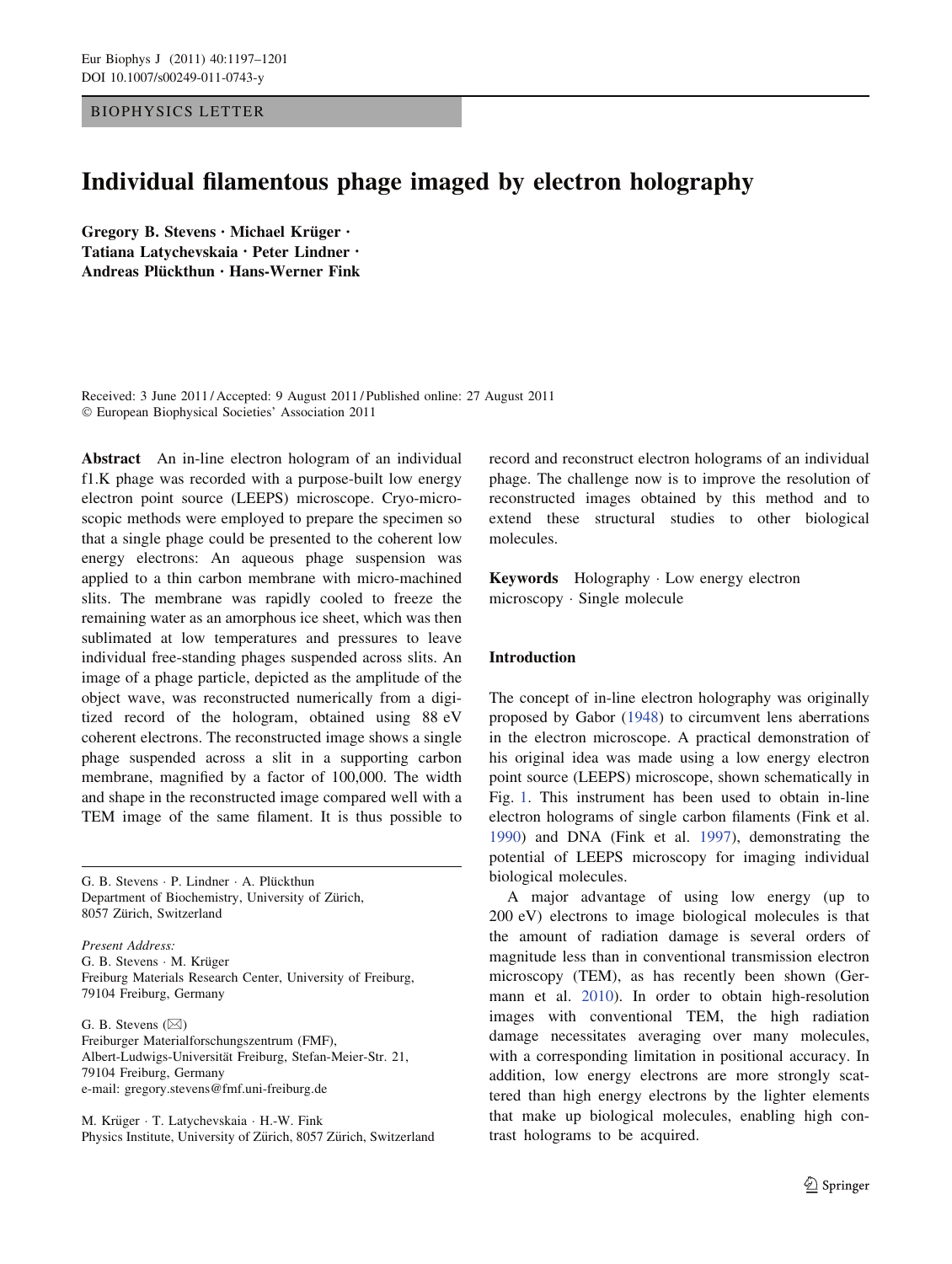<span id="page-1-0"></span>

Fig. 1 Schematic diagram of a LEEPS microscope: an electron point source  $(1)$  is held at a negative voltage with respect to a specimen filament supported across a hole in a carbon film (2) located at a microscopic distance (d) from the source. The film supports the macromolecule and serves as an extractor electrode. A spherical reference electron wave  $(R)$  emanates from the source and expands as it approaches the specimen where it is scattered, forming the object wave  $(O)$ . A hologram is formed on a screen  $(3)$ , located a macroscopic distance (D) from the specimen, due to interference between  $O$  and  $R$ 

The holographic technique provides phase and amplitude information of the object so that, in principle, a threedimensional structure can be recovered. As shown schematically in Fig. 1, a hologram is formed by interference between a coherent reference wave and an object wave that is scattered by the specimen.

In order to obtain electron holograms of a single molecule, the molecule must be placed in front of the coherent electron source so that part of the beam gets scattered by the molecule forming the object beam, and the other part passes the object unchanged, thus forming the reference beam. Ideally, the molecule would be free standing in vacuum, but in practice a support structure is required. One approach is to use a filamentous object that has been suspended across a slit in a supporting film.

We used a filamentous bacteriophage of the inovirus type, exemplified by fd, f1, and M13 (van Houten et al.  $2006$ ), which is a flexible filament about 1  $\mu$ m long and 6.5 nm in diameter. The particular phage chosen for these experiments is a mutant of phage f1, called f1.K, which differs from the wild-type f1 phage by an insertion of four amino acids (Ala-Lys-Ala-Ser) behind amino acid 3 of the major coat protein g8p (van Houten et al. [2006](#page-4-0)), whose sequence on the phage thus begins  $NH_2$ -Ala-Glu-Gly-Ala-Lys-Ala-Ser-Asp-Asp-Pro. In future experiments, this phage may be used as a convenient and particularly robust scaffold to support other molecules in the electron beam because it can be derivatized at the exposed engineered lysine residue in g8p.

Here we describe how a specimen of f1.K was prepared so that a low energy in-line electron hologram of an individual phage could be obtained. The recorded hologram was numerically reconstructed and compared with a TEM image of the phage.

## Materials and methods

#### Specimen preparation

Phages were purified and propagated in XL1-Blue E. coli cells (Russel et al. [2004\)](#page-4-0) and isolated by cesium chloride density centrifugation. The phage concentration of  $5 \times 10^{11}$  phages/ml was determined by UV absorption at 269 nm. Carbon TEM grids were prepared by milling arrays of 400 nm  $\times$  2 µm slits using a focused beam of gallium ions (Orloff et al. [2003](#page-4-0)). As shown in Fig. [2](#page-2-0)a, each slit was uniquely labeled so that slits of interest could be easily found in the microscope. Before applying a droplet of phage suspension, the surface of the carbon film was made hydrophilic by exposing it to a radio-frequency glow discharge in residual air for several seconds. A droplet of phages suspended in 20 mM phosphate buffer at pH 7.8 was then applied to the grid. The droplet was removed after 60 s with a filter paper, and the grid was rinsed twice by applying and removing a droplet of water. The grid with a thin layer of remaining water was rapidly plunged into liquefied ethane held at a temperature of 100 K in a purpose-built freeze-drying chamber.

The grid was kept at low temperatures while the gas in the drying chamber was pumped out using rotary and turbo pumps. The temperature was then allowed to increase to 250 K over 7 h to allow the ice to sublimate, leaving behind phages on the carbon film (Dubochet et al. [1988\)](#page-4-0).

As shown in Fig. [2](#page-2-0)b, c, some filaments remained across slits in the film. The use of freeze-drying prevented the rearrangement of phages around the edges of slits, which occurred when the phages were dried at room temperature and ambient pressure.

The TEM micrograph at higher magnification, Fig. [2](#page-2-0)c, shows an unstained filament suspended across one of the slits. The average width of the object in this image was 7 nm, which is in good agreement with the published width of f1 phages (Marvin [1998\)](#page-4-0) and suggests that this is an image of a single phage. The variation in the width of the phage along part of its length is probably due to contamination. It is interesting to note that the unsupported molecule could be imaged with 100 keV electrons. However, we mention in passing that an unsupported double-stranded DNA has also previously been imaged with 100 keV electrons (Fujiyoshi and Uyeda [1981](#page-4-0)).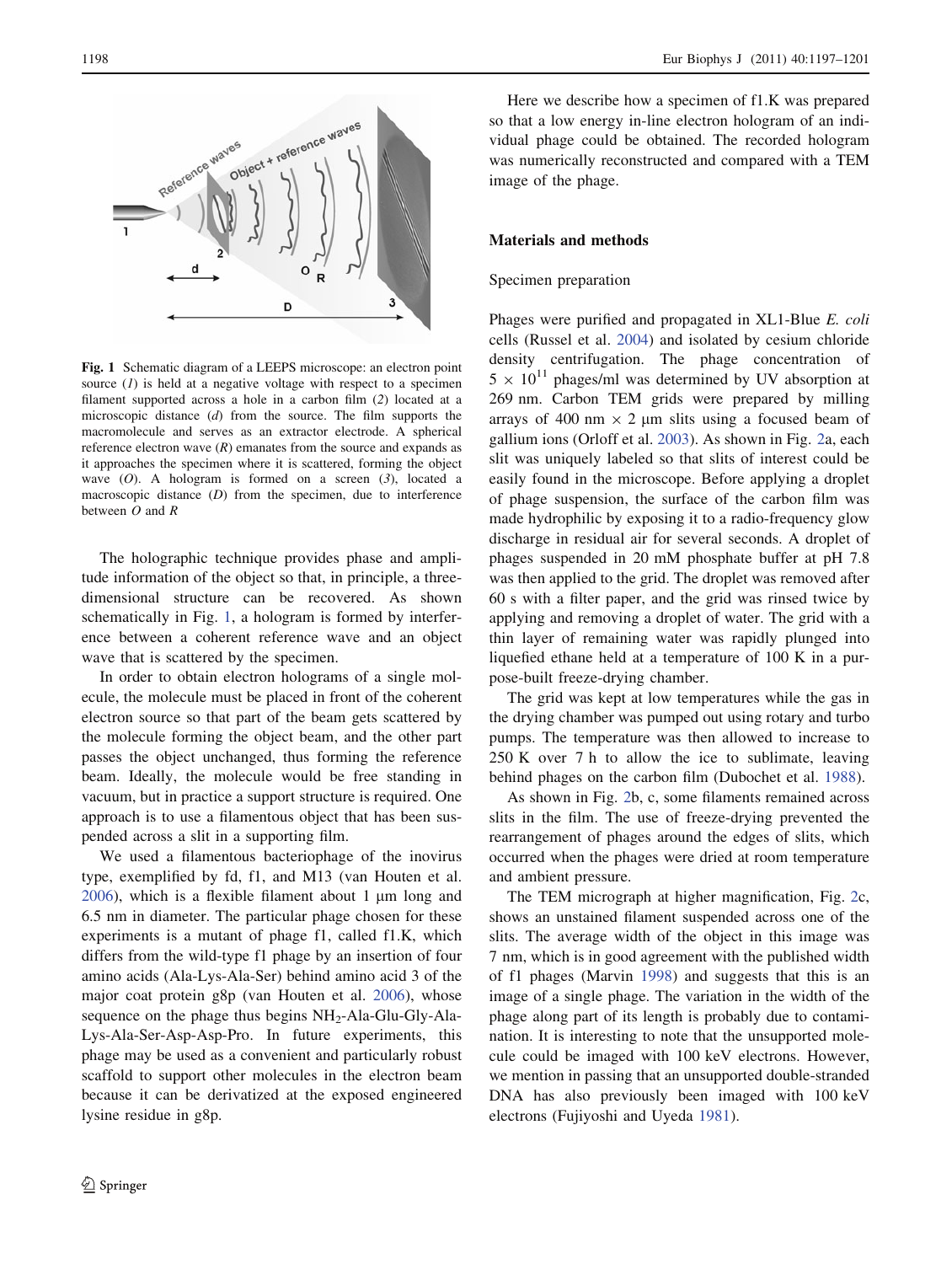<span id="page-2-0"></span>

Fig. 2 TEM micrographs (100 kEV) of a carbon film showing a micro-machined slits at low magnification to show the addressing system; b unstained phage specimen after freeze-drying (arrows show the location of filaments across slits); c close-up of phage suspended across the central slit of Fig. 2b

Holographic imaging and image reconstruction

The grid was then placed in the LEEPS microscope, and the electron point source, at a bias voltage of  $-88$  V, was brought within a distance of several microns from the carbon support membrane. Using the addressing system on the grid, the phage shown in Fig. 2c was relocated, and a hologram of it was recorded.

The hologram was formed on a region of the detector screen approximately  $7 \times 7$  mm, which was optically magnified before being digitally recorded with a CCD camera. The hologram of the phage, Fig. [3a](#page-3-0), consists of several fringes extending across the width of the slit in the carbon film, the edges of which can also be seen in the hologram. The center of a bright Fresnel interference fringe near the edge of the carbon film indicates the location of the edge of the slit (Spence and Qian [1994\)](#page-4-0). A line profile perpendicular to the fringes, Fig. [3b](#page-3-0), shows the variation in intensity across the fringes.

An image of the filament was numerically reconstructed from the digitized electron holograms using software developed in-house. Before applying the reconstruction procedure, the hologram was normalized to give the relationship  $\chi(\vec{K}) = (I - I_0)/I_0$ , where  $\chi(\vec{K})$  is the hologram function,  $\vec{K}$  is the emission vector, *I* is the intensity of the hologram, and  $I_0$  is the intensity of the background. The result of this normalization is shown in Fig. [3](#page-3-0)c. Numerical reconstruction was done by applying the following transformation to the normalized holograms (Barton [1988\)](#page-4-0):

$$
U(\vec{r}) = \frac{1}{2\pi R^2} \int \int\limits_{S} \chi(\vec{K}) \exp(ik\vec{r}\vec{K}) d\sigma.
$$
 (1)

Here,  $U(\vec{r})$  is the reconstructed complex field. The reconstruction, Fig. [3](#page-3-0)d, shows the amplitude of the reconstructed complex function  $U(\vec{r})$  obtained for an optimal source-object distance. In the image, the intensity (gray scale level) is proportional to the reconstructed amplitude.

The size and shape of the filament suspended across the slit shown in the reconstruction of Fig. [3](#page-3-0)d are in good agreement with the TEM image of the phage in Fig. 2c. The light halo around the image of the phage is interpreted as the so-called twin image. In the object plane, the out-offocus twin image is superimposed onto the object (Gabor [1949](#page-4-0)). The stub projecting into the slit is faintly visible in the reconstruction but is partially obscured by the twin image.

This work demonstrates that in-line electron holography can be used to image biological macromolecules. It remains to improve the ability to detect high order inter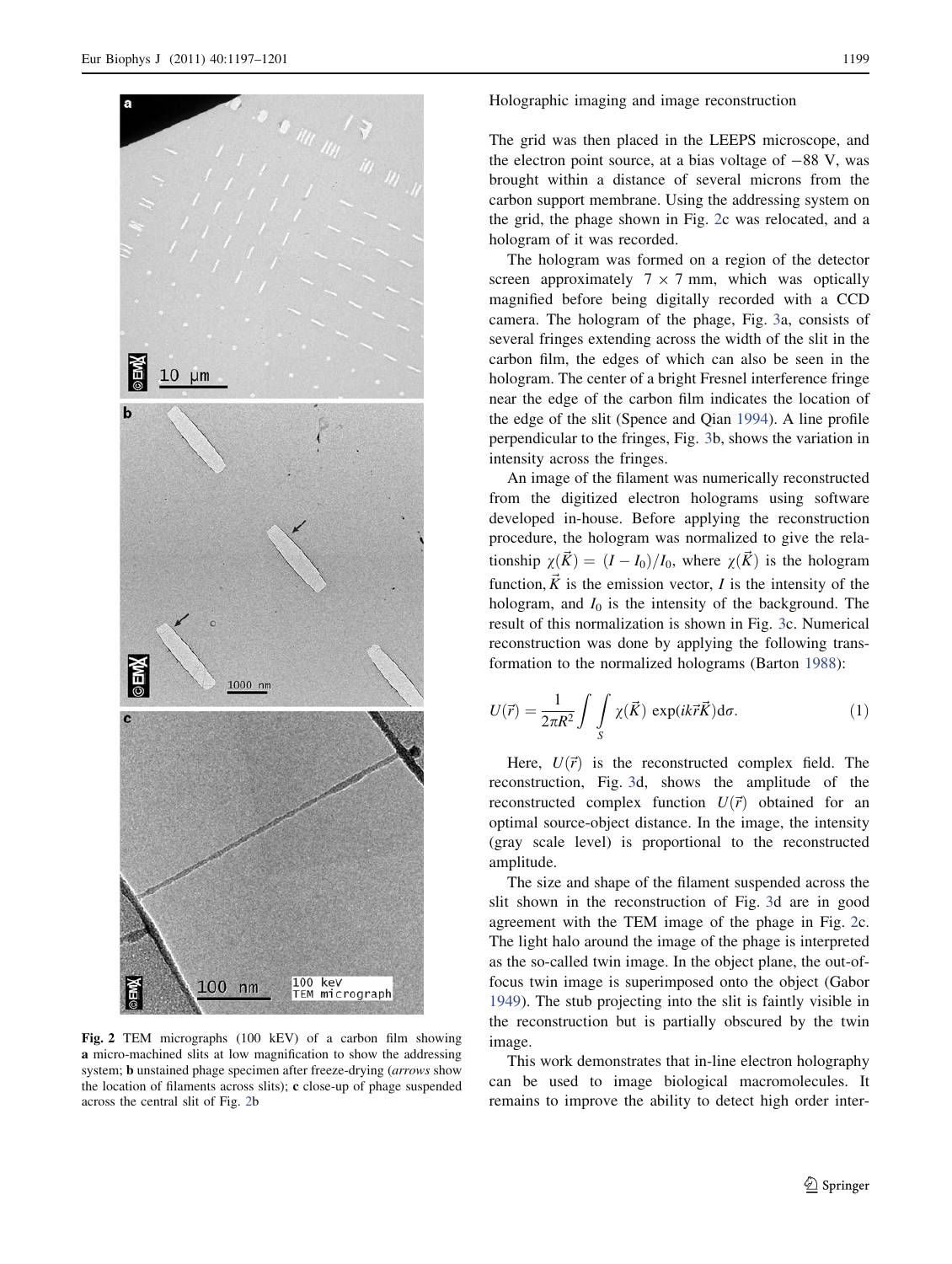<span id="page-3-0"></span>Fig. 3 a In-line low energy electron hologram of the f1.k phage shown in Fig. [2c](#page-2-0). The source bias voltage and current used to obtain the hologram were 88 V and 97 nA, respectively. The estimated source-sample distance was 7.4  $\mu$ m. **b** Intensity profile at the center of the hologram along a line perpendicular to the fringes. c Hologram after normalization (see main text). d Numerical reconstruction of the hologram (c). The source-specimen distance used to obtain the reconstruction was 6 um



ference fringes so that the reconstructed image can be obtained at a resolution that allows protein subdomain structures to be visible. While beam damage is known to limit the resolution of images of single nonsymmetrical particles obtainable with conventional electron microscopy to about 10  $\AA$  (Frank [2002\)](#page-4-0), in low energy electron holography the permissible dose is several orders of magnitude larger and thus imposes no limitations if it comes to image just one single biological molecule (Germann et al. [2010](#page-4-0)).

## **Conclusions**

We report the recording and reconstruction of an electron hologram of an individual filamentous phage. Compared with previous experiments on imaging carbon filaments and DNA by low energy electron holography, we have made some important progress:

Plunge-freezing and freeze-drying were used to preserve the morphology of the biological sample. This technique had not been previously applied to imaging by lowenergy electron holography.

A single phage was suspended across micro-machined slits in a carbon TEM grid. The dimensions of the objects in the TEM image show the single phage to be spanning the slits. The use of a novel micro-machined addressing system allowed for a direct comparison of images obtained with a LEEPS microscope and TEM.

A high contrast electron hologram (Fig. 3b) of an individual phage was obtained. The amplitude of the object wave was reconstructed numerically from this hologram (Fig. 3d). Although the reconstructed image doesn't provide any useful structural information, it has a close resemblance to the TEM image of the same filament, confirming the reconstruction to be a true representation of the original object.

Acknowledgments The f1.K phage mutant was a generous gift of Jamie Scott (Simon Fraser University). We thank Daniel Steiner for helpful advice on growing and isolating the phages; Peter Wild and Elisabeth Schraner for the use of the TEM and help in obtaining the TEM micrographs; and Hiroshi Okamoto for helpful advice and discussions. This work was supported in part by the Swiss National Centre of Competence in Research (NCCR) 'Nanoscale Science' and in part by the European Union Framework 6 New and Emerging Science and Technology project 'SIBMAR'.